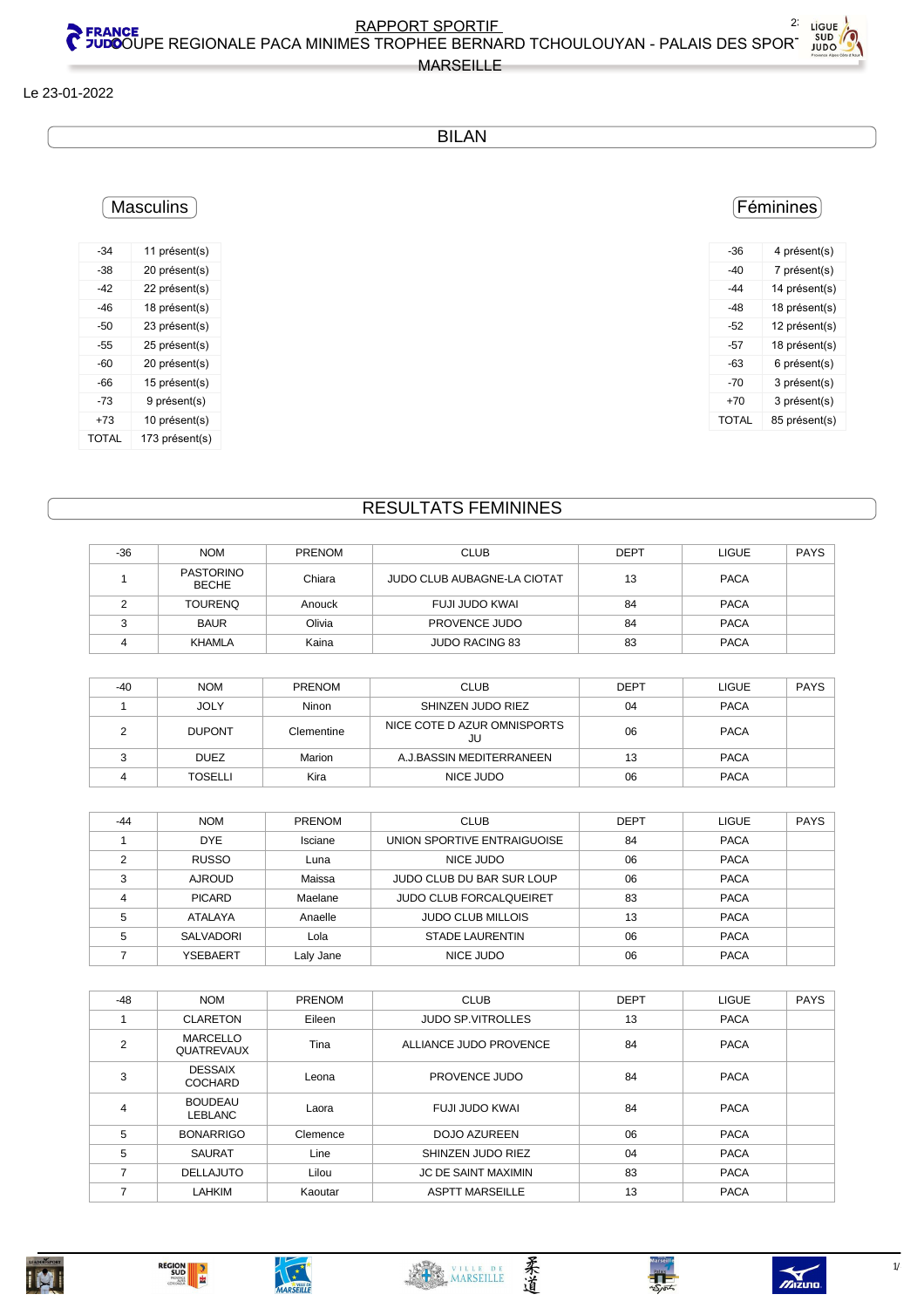

| $-52$ | <b>NOM</b>        | PRENOM  | <b>CLUB</b>                 | <b>DEPT</b> | <b>LIGUE</b> | PAYS |
|-------|-------------------|---------|-----------------------------|-------------|--------------|------|
|       | <b>AVALOS</b>     | Maelys  | <b>AMSLFREJUS</b>           | 83          | <b>PACA</b>  |      |
| 2     | <b>ROMEAS</b>     | Chloe   | OLYMP.CABRIES CALAS         | 13          | <b>PACA</b>  |      |
| 3     | <b>LAPTES</b>     | Amelie  | ALLIANCE JUDO PROVENCE      | 84          | <b>PACA</b>  |      |
| 4     | <b>TOUITOU</b>    | Anais   | ECOLE AM DES ALPILLES       | 13          | <b>PACA</b>  |      |
| 5     | <b>PERROT</b>     | Nao     | ALLIANCE JUDO PROVENCE      | 84          | <b>PACA</b>  |      |
| 5     | <b>BARBERIS</b>   | Melinda | JUDO CLUB CANNES DE RANGUIN | 06          | <b>PACA</b>  |      |
|       | CAMPO             | Ornella | NICE JUDO                   | 06          | <b>PACA</b>  |      |
|       | <b>MARCHAUDON</b> | Jade    | JUDO CLUB CANNES DE RANGUIN | 06          | <b>PACA</b>  |      |

| $-57$          | <b>NOM</b>           | <b>PRENOM</b> | <b>CLUB</b>                  | <b>DEPT</b> | <b>LIGUE</b> | <b>PAYS</b> |
|----------------|----------------------|---------------|------------------------------|-------------|--------------|-------------|
|                | <b>HUBERT</b>        | Prisca        | <b>JUDO 83 TOULON</b>        | 83          | <b>PACA</b>  |             |
| $\mathfrak{p}$ | <b>FERRARA</b>       | Zoe           | G.H.B.C. JUDO                | 13          | <b>PACA</b>  |             |
| 3              | <b>BAUDRILLARD</b>   | Lisa          | <b>DOJO PROVENCAL</b>        | 13          | <b>PACA</b>  |             |
| 4              | <b>BOUTIE</b>        | Clara         | JC DE SAINT MAXIMIN          | 83          | <b>PACA</b>  |             |
| 5              | <b>MINERAUD</b>      | Mathilde      | <b>ISTRES JUDO</b>           | 13          | <b>PACA</b>  |             |
| 5              | <b>LOPEZ</b>         | Lucie         | <b>JUDO KAI MARIGNANE</b>    | 13          | <b>PACA</b>  |             |
|                | <b>AZZABI MORONI</b> | Aaliyah       | <b>JUDO CLUB MANDELIEU</b>   | 06          | <b>PACA</b>  |             |
|                | <b>GUILLOSSOU</b>    | Maiwen        | JUDO DE LA VALLEE DE L UBAYE | 04          | <b>PACA</b>  |             |

| $-63$ | <b>NOM</b>     | <b>PRENOM</b> | <b>CLUB</b>                | <b>DEPT</b> | LIGUE       | PAYS |
|-------|----------------|---------------|----------------------------|-------------|-------------|------|
|       | <b>MARINI</b>  | Selena        | <b>CANNES MOUGINS JUDO</b> | 06          | <b>PACA</b> |      |
|       | BENAYAD        | Hana          | ALLIANCE JUDO PROVENCE     | 84          | <b>PACA</b> |      |
|       | <b>FREMAUX</b> | Vaiana        | OLYMPIC JUDO NICE          | 06          | <b>PACA</b> |      |
|       | <b>BRAUN</b>   | Carla         | US CRAUROISE JUDO          | 83          | <b>PACA</b> |      |

| $-70$ | <b>NOM</b>                     | <b>PRENOM</b> | <b>CLUB</b>                 | <b>DEPT</b> | <b>LIGUE</b> | <b>PAYS</b> |
|-------|--------------------------------|---------------|-----------------------------|-------------|--------------|-------------|
|       | <b>RULLIER</b>                 | Lucie         | UNION SPORTIVE ENTRAIGUOISE | 84          | <b>PACA</b>  |             |
|       | <b>ROUDAULT</b>                | Sophia        | OLYMPIC JUDO NICE           | 06          | <b>PACA</b>  |             |
|       | <b>MICHEL</b><br><b>DURAND</b> | Maelle        | UNION SPORTIVE ENTRAIGUOISE | 84          | <b>PACA</b>  |             |

| +70 | <b>NOM</b>        | <b>PRENOM</b> | <b>CLUB</b>              | <b>DEPT</b> | LIGUE       | <b>PAYS</b> |
|-----|-------------------|---------------|--------------------------|-------------|-------------|-------------|
|     | CHINI             | Chiara        | ECOLE JUDO D ORAISON     | 04          | <b>PACA</b> |             |
|     | <b>CHAMPETIER</b> | Oleane        | ALLIANCE JUDO PROVENCE   | 84          | <b>PACA</b> |             |
|     | KABACHE           | Celva         | <b>JUDO CLUB HYEROIS</b> | 83          | <b>PACA</b> |             |

## **RESULTATS MASCULINS**

| $-34$ | <b>NOM</b>       | <b>PRENOM</b>   | <b>CLUB</b>                       | <b>DEPT</b> | <b>LIGUE</b> | <b>PAYS</b> |
|-------|------------------|-----------------|-----------------------------------|-------------|--------------|-------------|
|       | <b>FICHEL</b>    | <b>Baptiste</b> | <b>STADE LAURENTIN</b>            | 06          | <b>PACA</b>  |             |
| 2     | <b>CHARRETON</b> | Ulysse          | <b>JUDOKWAI SC MOUANS-SARTOUX</b> | 06          | <b>PACA</b>  |             |
| 3     | <b>MARTORANA</b> | Gianni          | ECOLE A M DE CABRIES (EAMC)       | 13          | <b>PACA</b>  |             |
| 4     | <b>ROBERT</b>    | Nolan           | JUDOKWAI SC MOUANS-SARTOUX        | 06          | <b>PACA</b>  |             |
| 5     | <b>DEBONO</b>    | Yael            | ALLIANCE JUDO PROVENCE            | 84          | <b>PACA</b>  |             |
| 5     | <b>MARTORANA</b> | Louca           | ECOLE A M DE CABRIES (EAMC)       | 13          | <b>PACA</b>  |             |
|       | LAFANECHERE      | Martin          | <b>CJL ST CHAMAS</b>              | 13          | <b>PACA</b>  |             |
|       | <b>VICTOR</b>    | Tom             | CJL ST CHAMAS                     | 13          | <b>PACA</b>  |             |

| $-38$          | <b>NOM</b>         | <b>PRENOM</b>  | <b>CLUB</b>                 | <b>DEPT</b> | <b>LIGUE</b> | <b>PAYS</b> |
|----------------|--------------------|----------------|-----------------------------|-------------|--------------|-------------|
|                | <b>GAULTIER</b>    | Ethan          | CS CADENEAUX                | 13          | <b>PACA</b>  |             |
| $\overline{2}$ | <b>SEMMADI</b>     | Yannis         | ALLIANCE JUDO PROVENCE      | 84          | <b>PACA</b>  |             |
| 3              | <b>MUINO BOVE</b>  | Adrian         | JUDO JUJITSU COTE BLEUE     | 13          | <b>PACA</b>  |             |
| 4              | GLIZE              | <b>Batiste</b> | ECOLE AM DES ALPILLES       | 13          | <b>PACA</b>  |             |
| 5              | <b>BOUKHENIFRA</b> | Aymen          | JUDO CLUB AUBAGNE-LA CIOTAT | 13          | <b>PACA</b>  |             |
| 5              | <b>BEURTHERET</b>  | Jonas          | A.S.P.T.T.GAP               | 05          | <b>PACA</b>  |             |
|                | <b>BLOT</b>        | Antoine        | ALLIANCE JUDO PROVENCE      | 84          | <b>PACA</b>  |             |
|                | <b>BAUDIC</b>      | Erwan          | OLYMPIC JUDO NICE           | 06          | <b>PACA</b>  |             |
|                |                    |                |                             |             |              |             |









柔道

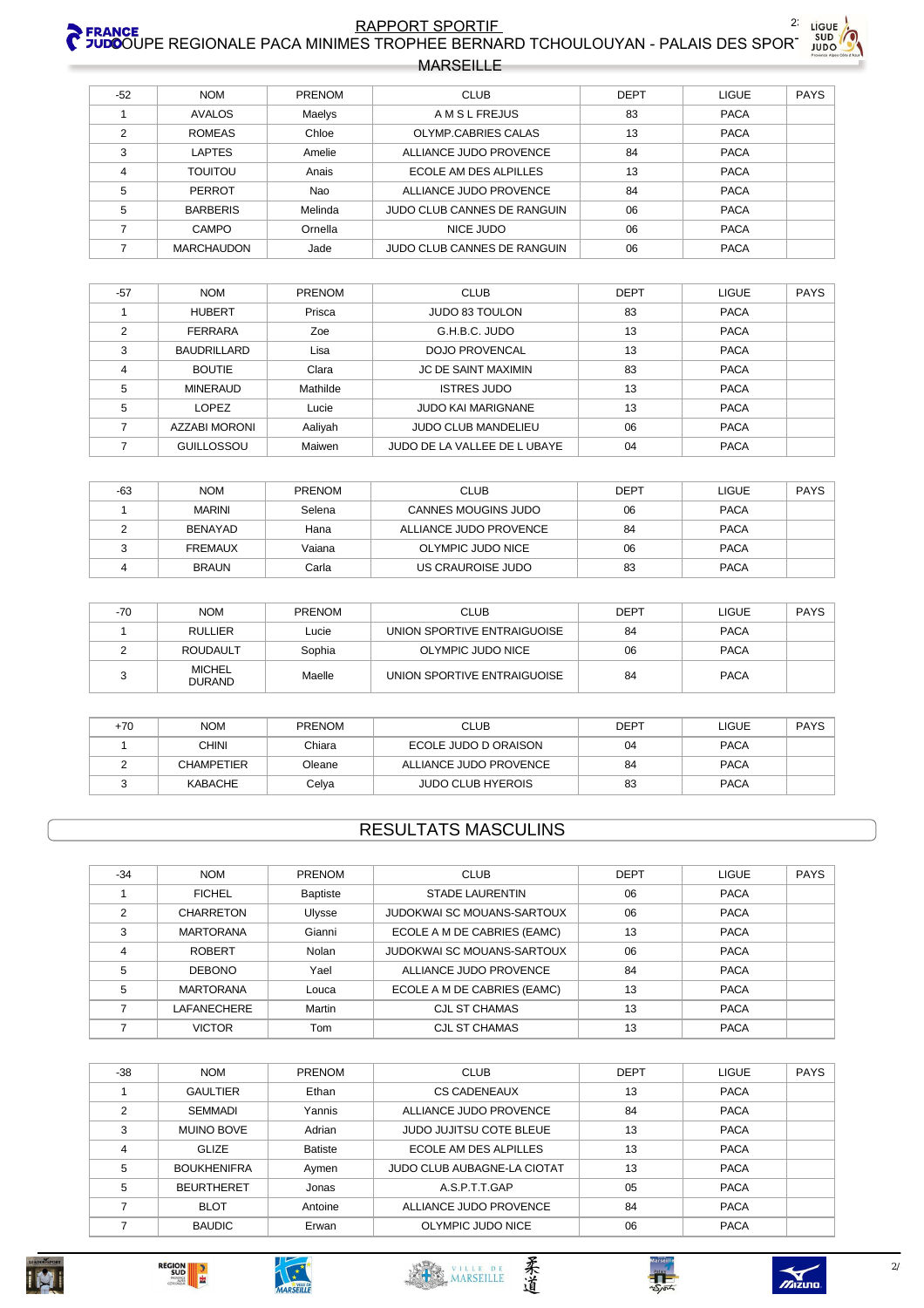# RAPPORT SPORTIE FRANCE 22 LIGUE AND RAPPORT SPORTIE 22 LIGUE 22 LIGUE **MARSEILLE**

| $-42$          | <b>NOM</b>                | <b>PRENOM</b> | <b>CLUB</b>                       | <b>DEPT</b> | <b>LIGUE</b> | <b>PAYS</b> |
|----------------|---------------------------|---------------|-----------------------------------|-------------|--------------|-------------|
|                | <b>DUFRAIGNE</b>          | Mathis        | JC VILLENEUVE LES AVIGNON         | 84          | <b>PACA</b>  |             |
| $\overline{2}$ | <b>VAUCHEZ</b>            | Titouan       | <b>JUDO CLUB VEYNOIS</b>          | 05          | <b>PACA</b>  |             |
| 3              | <b>DUCHAUSSOY</b>         | Clement       | G.H.B.C. JUDO                     | 13          | <b>PACA</b>  |             |
| 4              | <b>SEMADI</b>             | <b>Islem</b>  | ALLIANCE JUDO PROVENCE            | 84          | <b>PACA</b>  |             |
| 5              | MENASCE                   | Ulysse        | NICE JUDO                         | 06          | <b>PACA</b>  |             |
| 5              | PENEZ                     | Enzo          | <b>JUDO JUJITSU CHATEAURENARD</b> | 13          | <b>PACA</b>  |             |
|                | <b>BRUN</b>               | Maurin        | <b>JC GARDEEN</b>                 | 83          | <b>PACA</b>  |             |
|                | LOVREGLIO<br><b>DANNA</b> | Alexandre     | NICE JUDO                         | 06          | <b>PACA</b>  |             |

| $-46$          | <b>NOM</b>                         | PRENOM       | <b>CLUB</b>                  | <b>DEPT</b> | LIGUE       | <b>PAYS</b> |
|----------------|------------------------------------|--------------|------------------------------|-------------|-------------|-------------|
|                | <b>VILLA</b>                       | Tim          | <b>J.C.ARLESIEN</b>          | 13          | <b>PACA</b> |             |
| $\overline{2}$ | <b>MICHAUD</b><br><b>TAFFRELOT</b> | Jeremy       | NICE JUDO                    | 06          | <b>PACA</b> |             |
| 3              | <b>DORBANE</b>                     | Roustom      | <b>ASPTT MARSEILLE</b>       | 13          | <b>PACA</b> |             |
| $\overline{4}$ | LEROY                              | Dorian       | AMICALE JUDO MARSEILLE (AJM) | 13          | <b>PACA</b> |             |
| 5              | <b>VINCENT</b>                     | Iwan         | ALLIANCE JUDO PROVENCE       | 84          | <b>PACA</b> |             |
| 5              | <b>BOZHEV</b>                      | Said Magomed | <b>JUDO CLUB CHAMPION</b>    | 06          | <b>PACA</b> |             |
|                | <b>MALAN</b>                       | <b>Nino</b>  | PROVENCE JUDO                | 84          | <b>PACA</b> |             |
|                | <b>DERFOUFI</b>                    | Kais         | <b>JUDO CLUB DE TRETS</b>    | 13          | <b>PACA</b> |             |

| -50            | <b>NOM</b>               | <b>PRENOM</b>   | <b>CLUB</b>                  | <b>DEPT</b> | <b>LIGUE</b> | <b>PAYS</b> |
|----------------|--------------------------|-----------------|------------------------------|-------------|--------------|-------------|
|                | NAZARBEKYAN              | Hayk            | A.S.P.T.T.GAP                | 05          | <b>PACA</b>  |             |
| $\mathfrak{p}$ | <b>MASTOURI</b>          | Yanil           | OLYMPIC JUDO NICE            | 06          | <b>PACA</b>  |             |
| 3              | GERARD                   | Levann          | JUDO CLUB TULETTE ST ROMAN   | 84          | <b>PACA</b>  |             |
| 4              | <b>SPOIDEN</b>           | Elio            | PROVENCE JUDO                | 84          | <b>PACA</b>  |             |
| 5              | <b>RAYNAUT</b>           | <b>Baptiste</b> | AMICALE JUDO MARSEILLE (AJM) | 13          | <b>PACA</b>  |             |
| 5              | <b>SUPERVIA</b>          | Aaron           | CARPENTRAS JUDO              | 84          | <b>PACA</b>  |             |
|                | <b>KIRILENKO</b>         | <b>Mikhails</b> | <b>CANNES MOUGINS JUDO</b>   | 06          | <b>PACA</b>  |             |
|                | AUDUBERT<br><b>BEDOS</b> | Antoine         | ALLIANCE JUDO PROVENCE       | 84          | <b>PACA</b>  |             |

| $-55$ | <b>NOM</b>         | <b>PRENOM</b> | <b>CLUB</b>                 | <b>DEPT</b> | <b>LIGUE</b> | <b>PAYS</b> |
|-------|--------------------|---------------|-----------------------------|-------------|--------------|-------------|
|       | <b>BENELHADJ</b>   | Ifsen         | AIX UNIVERSITE CLUB JUDO    | 13          | <b>PACA</b>  |             |
| っ     | <b>GUILLOT</b>     | Mateo         | G.H.B.C. JUDO               | 13          | <b>PACA</b>  |             |
| 3     | PORCHEDDU          | Tomy          | <b>CS CADENEAUX</b>         | 13          | <b>PACA</b>  |             |
|       | SAIDOV             | Sayful Islam  | <b>JUDO CLUB CHAMPION</b>   | 06          | <b>PACA</b>  |             |
| 5     | <b>BABRAVICIUS</b> | Vincentas     | <b>JUDO CLUB MONACO</b>     | 06          | <b>PACA</b>  |             |
| 5     | <b>MICHE</b>       | Jules         | NICE JUDO                   | 06          | <b>PACA</b>  |             |
|       | CANO               | Jules         | <b>JC SOLLIESIEN</b>        | 83          | <b>PACA</b>  |             |
|       | <b>BOUCHEZ</b>     | Marvin        | JUDO CLUB CANNES DE RANGUIN | 06          | <b>PACA</b>  |             |

| $-60$ | <b>NOM</b>          | <b>PRENOM</b> | <b>CLUB</b>                  | DEPT | <b>LIGUE</b> | <b>PAYS</b> |
|-------|---------------------|---------------|------------------------------|------|--------------|-------------|
|       | <b>MAUGARS</b>      | Lohann        | <b>JUDO CLUB VALREASSIEN</b> | 84   | <b>PACA</b>  |             |
| っ     | <b>SAFI</b>         | Cylian        | <b>STADE LAURENTIN</b>       | 06   | <b>PACA</b>  |             |
| 3     | <b>ALENSANDROVS</b> | Marks         | COGOLIN JUDO                 | 83   | <b>PACA</b>  |             |
| 4     | <b>MONTSARRAT</b>   | Timothe       | ALLIANCE JUDO PROVENCE       | 84   | <b>PACA</b>  |             |
| 5     | <b>EDWARDS</b>      | Romain        | NICE JUDO                    | 06   | <b>PACA</b>  |             |
| 5     | KHAZRI              | Yazid         | OLYMPIC JUDO NICE            | 06   | <b>PACA</b>  |             |
|       | <b>BOZHEV</b>       | Aslanbek      | <b>JUDO CLUB CHAMPION</b>    | 06   | <b>PACA</b>  |             |
|       | <b>BESLU</b>        | Gabin         | FUJI JUDO KWAI               | 84   | <b>PACA</b>  |             |





柔道

 $\frac{1}{5}$